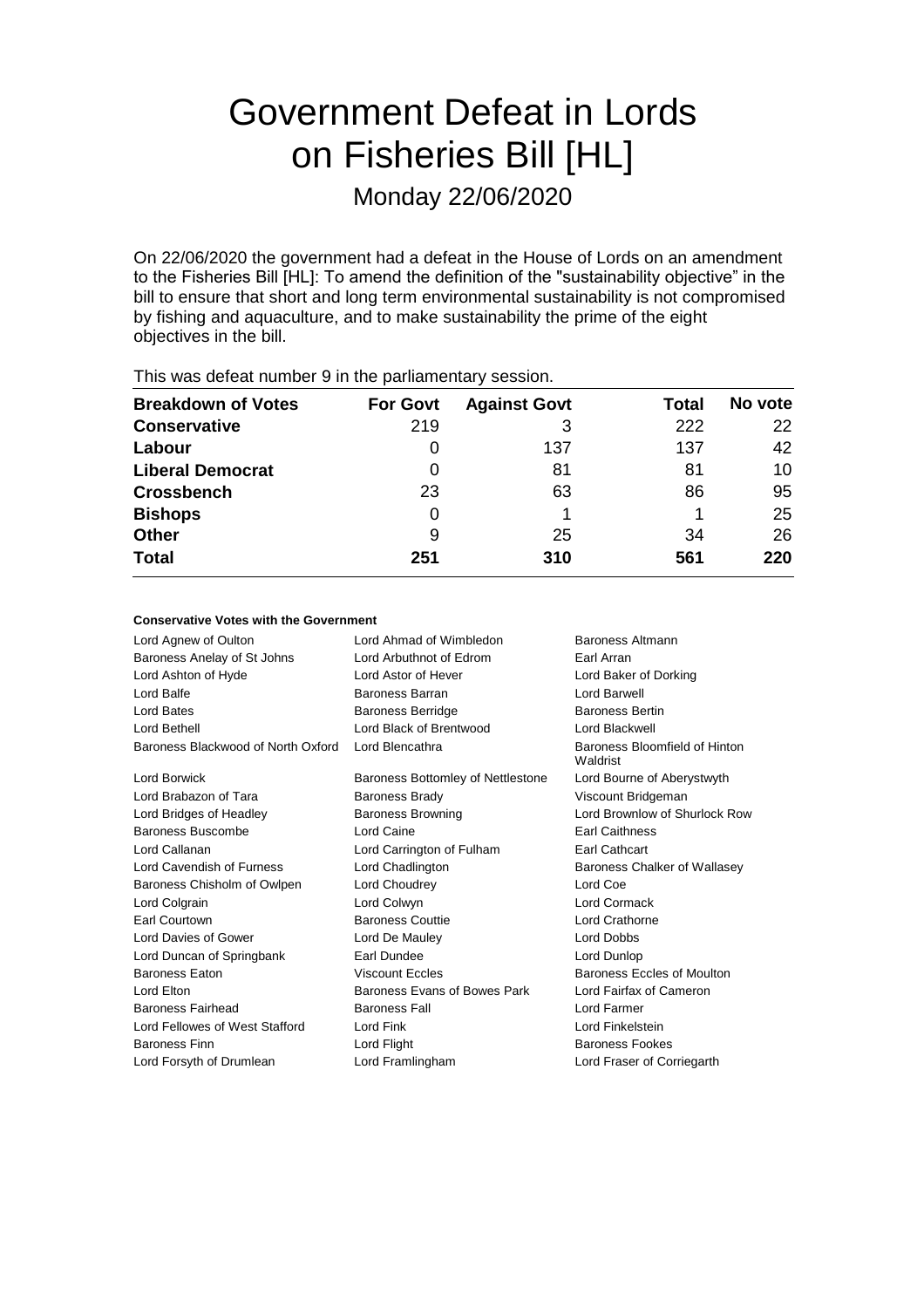**Conservative Votes against the Government** Lord Freeman Lord Freud Lord Gardiner of Kimble Baroness Gardner of Parkes Lord Glenarthur Lord Glendonbrook Lord Gold Baroness Goldie Lord Goldsmith of Richmond Park Lord Goodlad Viscount Goschen **Lord Grade of Yarmouth** Cord Greenhalgh<br>
Lord Griffiths of Fforestfach **Lord Grimstone of Boscobel** Lord Haque of Ri Viscount Hailsham **Network** Lord Hamilton of Epsom **Baroness Harding of Winscombe** Lord Haselhurst **Lord Hayward** Lord Hayward **Baroness Helic** Lord Henley **Lord Hill of Oareford** Lord Hodgson of Astley Abbotts Baroness Hodgson of Abinger Earl Home **Earl Home** Baroness Hooper Lord Horam Lord Howard of Lympne Earl Howe Lord Howell of Guildford Lord Hunt of Wirral Lord James of Blackheath Baroness Jenkin of Kennington Lord Jopling Contact Lord Keen of Elie Lord King of Bridgwater Lord Kirkham Lord Kirkhope of Harrogate Lord Lamont of Lerwick Lord Lang of Monkton Lord Lansley Lord Leigh of Hurley Lord Lexden Lord Lilley Earl Lindsay Lord Lingfield Earl Liverpool Lord Livingston of Parkhead Marquess of Lothian and Lord Lucas Lord Mackay of Clashfern **Lord Mancroft Communist Clashfern** Baroness Manzoor Lord Marland Lord Marlesford Lord Maude of Horsham Lord McColl of Dulwich Baroness McGregor-Smith Lord McInnes of Kilwinning Baroness Meyer **Baroness Mobarik** Baroness Mobarik Baroness Mone Duke of Montrose Baroness Morgan of Cotes Baroness Morris of Bolton Lord Moynihan Lord Naseby Lord Nash Baroness Neville-Jones Baroness Neville-Rolfe Baroness Newlove Baroness Nicholson of Winterbourne Baroness Noakes Lord Northbrook Lord Norton of Louth Lord O'Shaughnessy Lord Parkinson of Whitley Bay Lord Patten **Lord Patten of Barnes** Baroness Penn Lord Pickles Baroness Pidding Lord Polak Lord Popat Lord Porter of Spalding Lord Price Lord Rana **Lord Ranger Baroness Rawlings Lord Ranger Baroness Rawlings** Lord Reay Baroness Redfern Lord Renfrew of Kaimsthorn Lord Ribeiro Viscount Ridley Lord Risby Lord Robathan **Baroness Rock** Lord Rose of Monewden Lord Rotherwick **Lord Saatchi** Baroness Sanderson of Welton Lord Sassoon **Baroness Sater** Baroness Sater Baroness Scott of Bybrook Baroness Seccombe **Lord Selkirk of Douglas** Baroness Shackleton of Belgravia Lord Sheikh **Baroness Shephard of Northwold** Lord Sherbourne of Didsbury Baroness Shields **Lord Shinkwin** Earl Shrewsbury Lord Smith of Hindhead Baroness Stedman-Scott Lord Sterling of Plaistow Lord Strathclyde **Baroness Stroud** Baroness Sugg Baroness Sugg Lord Swinfen Lord Taylor of Holbeach Lord Tebbit Lord Trefgarne Viscount Trenchard Lord Trimble Lord True **Lord Tugendhat** Baroness Vere of Norbiton Baroness Verma Lord Vinson Lord Wakeham Lord Waldegrave of North Hill Baroness Warsi North Hill Baroness Warsi Lord Wasserman Lord Wei **Lord Whitby Baroness Wilcox Baroness Wilcox** Lord Willetts Baroness Williams of Trafford Baroness Wyld Lord Young of Cookham Lord Young of Graffham Viscount Younger of Leckie

Lord Grimstone of Boscobel Lord Hague of Richmond<br>
Lord Hamilton of Epsom Baroness Harding of Wins

Lord Bowness Lord Deben Lord Randall of Uxbridge

**Labour Votes with the Government**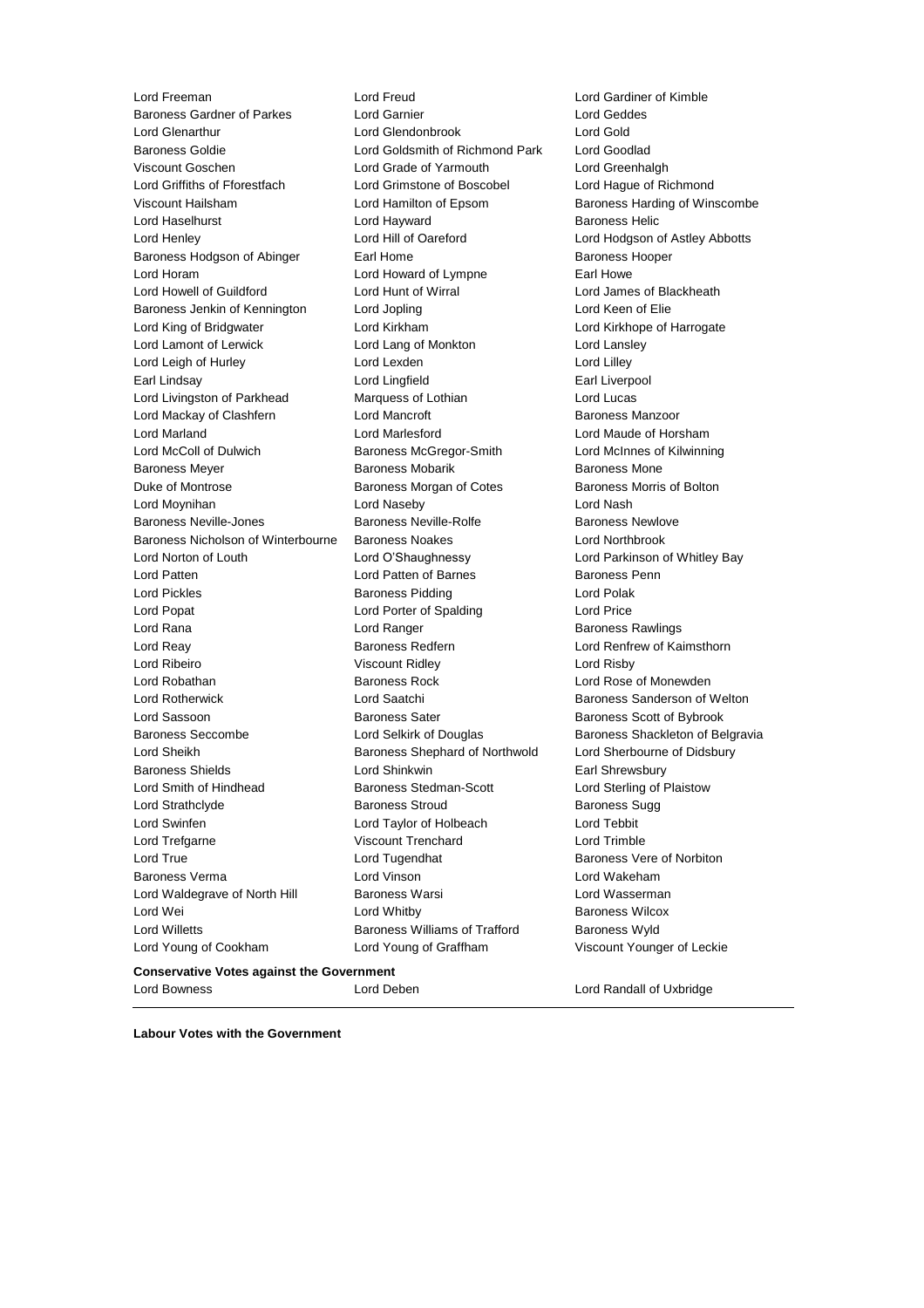# **Labour Votes against the Government**

Baroness Andrews **Baroness Armstrong of Hill Top** Lord Bach Baroness Bakewell Lord Bassam of Brighton Lord Beecham Lord Berkeley **Baroness Billingham** Baroness Blower Lord Blunkett **Lord Boateng** Lord Bradley **Lord Bradley** Lord Brooke of Alverthorpe Lord Browne of Ladyton Baroness Bryan of Partick Lord Campbell-Savours **Lord Carter of Coles** Baroness Chakrabarti Viscount Chandos Lord Clark of Windermere Lord Collins of Highbury Baroness Corston Baroness Crawley Lord Cunningham of Felling Lord Darling of Roulanish Lord Davidson of Glen Clova Lord Davies of Stamford Lord Desai **Baroness Donaghy** Baroness Donaghy Baroness Drake Lord Dubs Lord Elder Lord Evans of Watford Lord Faulkner of Worcester Lord Foulkes of Cumnock Baroness Gale Lord Giddens Lord Glasman Baroness Golding Baroness Goudie Lord Grantchester Lord Griffiths of Burry Port Lord Grocott **Lord Hain** Lord Hain Viscount Hanworth Lord Harris of Haringey Lord Haskel Lord Haughey Lord Haworth **Baroness Hayter of Kentish Town** Baroness Healy of Primrose Hill Lord Hendy **Baroness Henig Baroness Henig Baroness Hilton of Eggardon** Lord Hollick Lord Howarth of Newport Lord Hoyle Lord Hunt of Kings Heath Baroness Jay of Paddington Baroness Jones of Whitchurch Lord Jordan Lord Judd Baroness Kennedy of Cradley Baroness Kennedy of The Shaws Lord Kennedy of Southwark Lord Kestenbaum Baroness Kingsmill Lord Knight of Weymouth Baroness Lawrence of Clarendon Lord Layard Lord Lennie Baroness Liddell of Coatdyke Lord Liddle Lord Lipsey Baroness Lister of Burtersett Lord Livermore Lord MacKenzie of Culkein Baroness Mallalieu Lord Mandelson Baroness Massey of Darwen Lord Maxton Lord McAvoy **Lord McConnell of Glenscorrodale** Baroness McDonagh Baroness McIntosh of Hudnall Lord McKenzie of Luton Lord McNicol of West Kilbride Lord Mendelsohn Lord Mitchell Lord Monks Lord Morgan **Baroness Morris of Yardley** Lord Morris of Aberavon Lord Murphy of Torfaen **Baroness Nye** Baroness Osamor Baroness Pitkeathley Lord Ponsonby of Shulbrede Baroness Primarolo Baroness Prosser **Baroness Prosser** Lord Puttnam **Baroness Quin** Baroness Ramsay of Cartvale Baroness Rebuck Lord Reid of Cardowan Lord Robertson of Port Ellen Lord Rosser Lord Rowlands Baroness Royall of Blaisdon Baroness Sherlock **Baroness Sherlock** Viscount Simon Baroness Smith of Gilmorehill Baroness Smith of Basildon Lord Snape Lord Soley **Lord Stevenson of Balmacara** Baroness Taylor of Bolton Baroness Thornton Lord Touhig Lord Tunnicliffe Lord Turnberg **Baroness Warwick of Undercliffe** Lord Watson of Invergowrie Lord Watts **Lord West of Spithead** Baroness Wheeler Baroness Whitaker **Lord Whitty Lord Whitty** Baroness Wilcox of Newport Lord Wills Lord Winston Lord Wood of Anfield Baroness Young of Old Scone Lord Young of Norwood Green

**Lord Anderson of Swansea** 

#### **Liberal Democrat Votes with the Government**

#### **Liberal Democrat Votes against the Government**

| Lord Addington                                | Lord Alderdice                     | Lord Allan of Hallam           |
|-----------------------------------------------|------------------------------------|--------------------------------|
| Baroness Bakewell of Hardington<br>Mandeville | <b>Baroness Barker</b>             | Lord Beith                     |
| Baroness Benjamin                             | Baroness Bonham-Carter of Yarnbury | Baroness Bowles of Berkhamsted |
| Lord Bradshaw                                 | <b>Baroness Brinton</b>            | Lord Bruce of Bennachie        |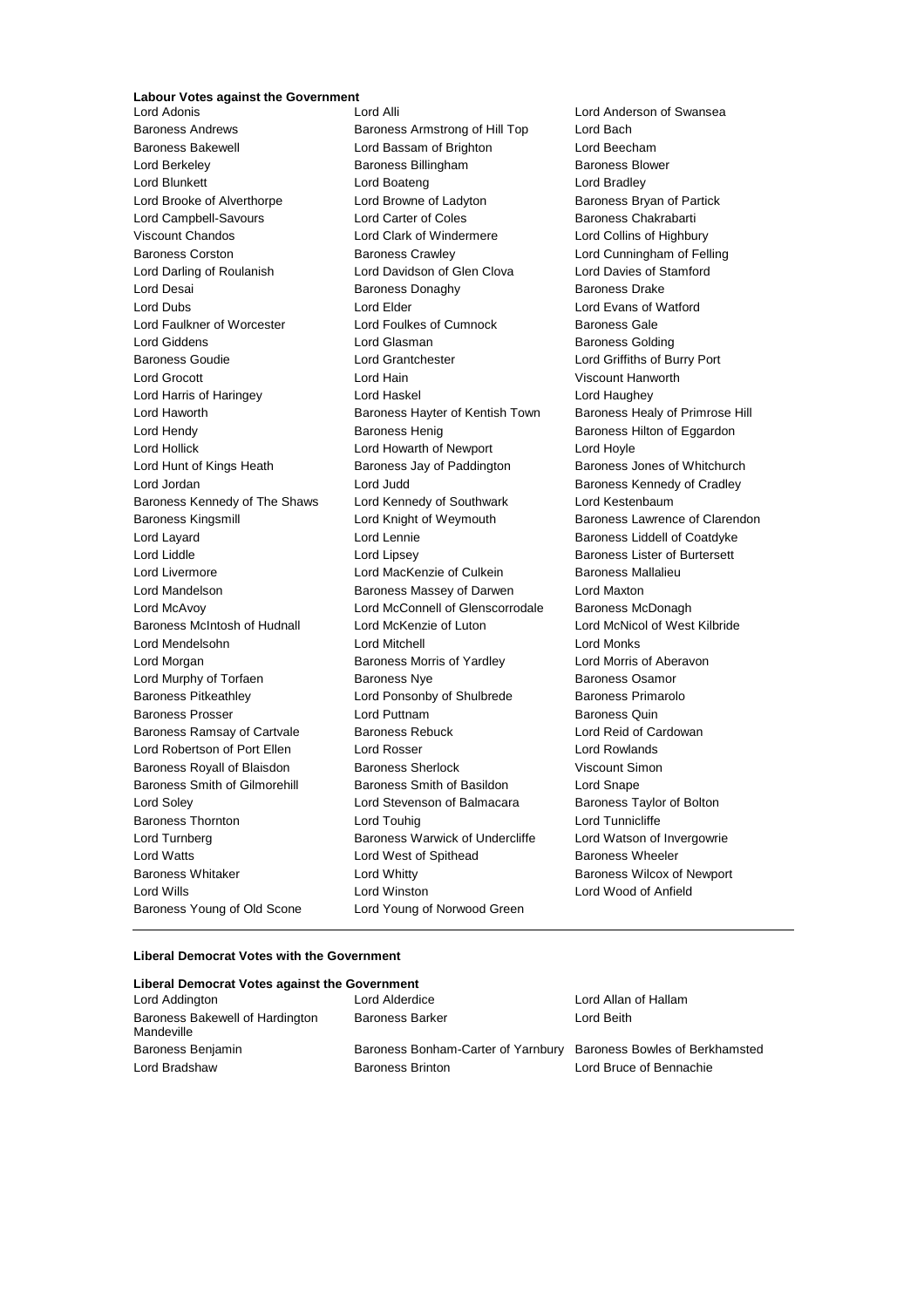Lord Burnett **Baroness Burt of Solihull** Lord Campbell of Pittenweem<br>
Lord Chidaev **Lord Clement-Jones** Lord Cotter Lord Dholakia Baroness Doocey Lord Foster of Bath Lord Fox **Baroness Garden of Frognal** Lord German Earl Glasgow Lord Goddard of Stockport Lord Greaves Baroness Grender **Baroness Hamwee** Baroness Hamwee **Baroness Hammed Baroness Hammed Baroness** Hammed Baroness Hammed Baroness Hammed Baroness Hammed Baroness Hammed Baroness Hammed Baroness Hammed Baroness Hammed Baroness Baroness Humphreys Lord Hussain Baroness Hussein-Ece Baroness Janke Baroness Jolly Lord Jones of Cheltenham Baroness Kramer Lord Lee of Trafford Baroness Ludford Lord McNally **Lord Newby Conserverse Intervention Conserverse Intervention Conserverse Intervention Conserverse Intervention Conserverse Intervention Conserverse Intervention Conserverse Intervention Conserverse Interven** Lord Oates Lord Paddick Lord Palmer of Childs Hill Baroness Parminter Baroness Pinnock Lord Purvis of Tweed Baroness Randerson Lord Razzall Lord Redesdale Lord Rennard Lord Roberts of Llandudno Baroness Scott of Needham Market Lord Scriven **Lord Sharkey Constant Constant Lord Sharkey Baroness Sheehan** Lord Shipley **Lord Shutt of Greetland** Baroness Smith of Newnham Lord Stephen Lord Stoneham of Droxford Lord Storey Lord Strasburger **Lord Stunell** Lord Stunell **Baroness** Suttie Lord Taverne Lord Teverson Lord Thomas of Gresford Baroness Thomas of Winchester Baroness Thornhill Viscount Thurso Lord Tope Lord Tyler Baroness Tyler of Enfield Lord Verjee Lord Wallace of Tankerness Lord Wallace of Saltaire Baroness Walmsley Lord Willis of Knaresborough Lord Wrigglesworth

Lord Clement-Jones Lord Cotter

#### **Crossbench Votes with the Government**

Baroness Butler-Sloss Lord Carlile of Berriew Lord Carrington Earl Courtenay of Devon Baroness Coussins Lord Craig of Radley Baroness Deech **Earl Erroll** Earl Erroll Earl Erroll Lord Greenway Lord Hogan-Howe **Baroness Hogg Lord Hope of Craighead** Lord Hope of Craighead Lord Kakkar Lord Laming Lord Pannick Lord Patel Lord Powell of Bayswater Lord Stirrup Lord Walker of Aldringham Viscount Waverley

Lord Anderson of Ipswich Viscount Brookeborough Lord Butler of Brockwell

**Crossbench Votes against the Government** Lord Best **Baroness Brown of Cambridge** Baroness Bull Lord Cameron of Dillington Baroness Campbell of Surbiton Lord Carey of Clifton Lord Chartres Earl Clancarty Baroness Clark of Calton Baroness Cox **Viscount Craigavon** Lord Crisp Lord Cromwell Lord Curry of Kirkharle Lord Dannatt Baroness D'Souza **March 2008** Lord Eames **Baroness Finlay of Llandaff** Lord Freyberg **Contains Container Containers** Lord Geidt Baroness Grey-Thompson Lord Hannay of Chiswick **Lord Harries of Pentregarth** Baroness Hayman Baroness Hollins Lord Houghton of Richmond Lord Jay of Ewelme Lord Kerr of Kinlochard Lord Kerslake Baroness Kidron Lord Kilclooney **Lord Krebs** Baroness Lane-Fox of Soho Lord Low of Dalston Earl Lytton Lord Macpherson of Earl's Court Lord Mair Baroness Meacher Baroness Morgan of Drefelin Baroness Murphy **Baroness Neuberger** Baroness O'Loan Baroness O'Neill of Bengarve Baroness Prashar Corresponding Lord Ravensdale Lord Rees of Ludlow Lord Ricketts Lord Rowe-Beddoe Lord Russell of Liverpool Earl Sandwich Lord Singh of Wimbledon Duke of Somerset **Earl Stair** Earl Stair **Baroness Stern** Baroness Stern Lord Trees **Lord Vaux of Harrowden** Baroness Watkins of Tavistock

Lord Berkeley of Knighton Lord Woolf **Baroness Worthington** Baroness Young of Hornsey Baroness Young of Hornsey